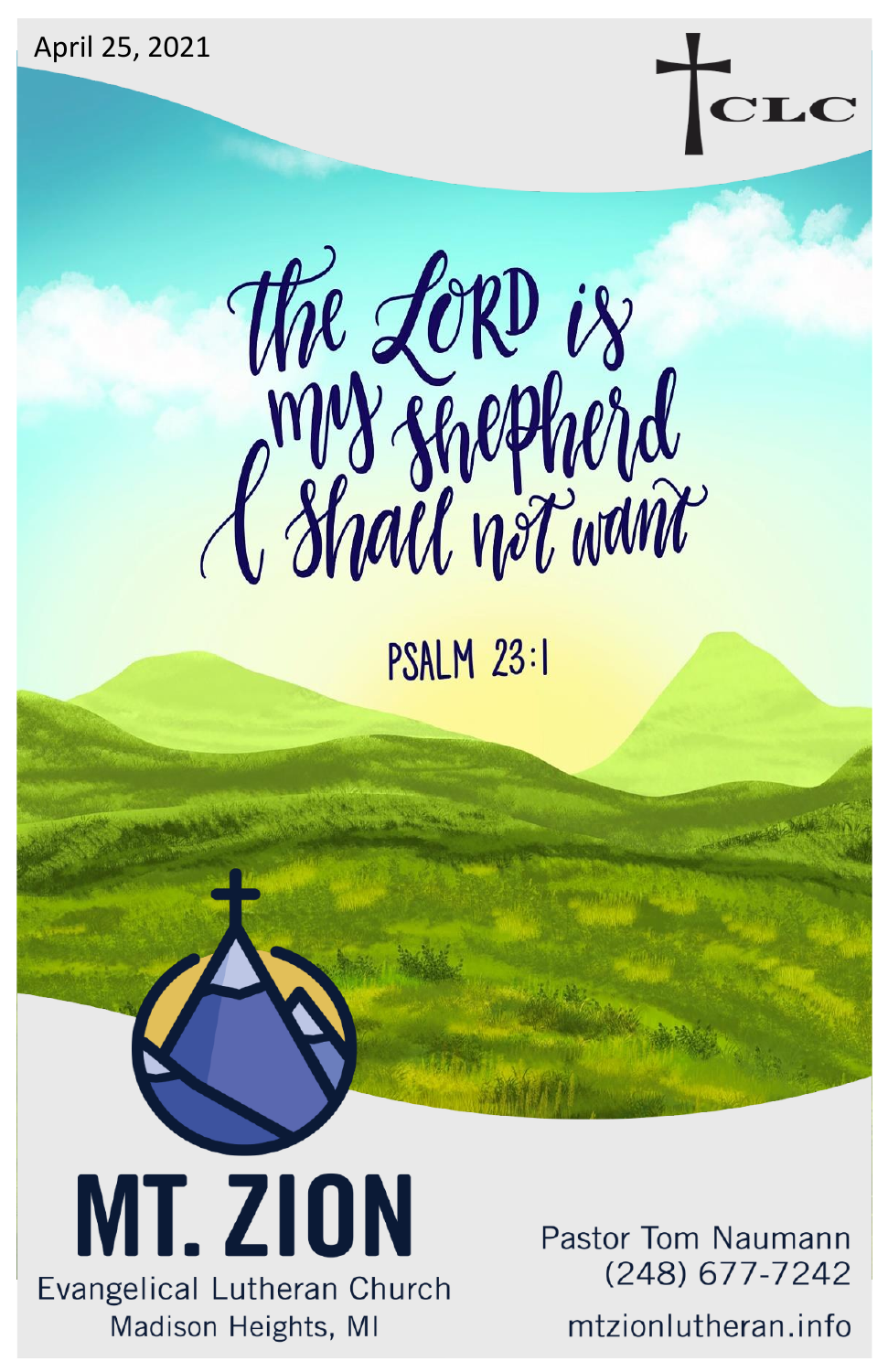

# **Good Shepherd Sunday**

**Pre-Service Personal Prayer:** *O Lord Jesus Christ our Good Shepherd, we look to You for protection and guidance, life and salvation. Forgive us our sins; feed us with Your holy Word and keep us forever as Your sheep. Guide us this day and always in peace and hope. Finally, bring us all at last to our eternal home earned for us by Your shed blood. Amen.*

## **Today's Worship!**

## **Greeting and Prayer**

**Opening Hymn 736 (WS2000):** *At the Lamb's High Feast We Sing*

*1. At the Lamb's high feast we sing Praise to our victorious king, Who has washed us in the tide Flowing from his pierced side. Alleluia!*

*2. Mighty Victim from the sky, Hell's fierce powers beneath you lie; You have conquered in the fight You have brought us life and light. Alleluia!*

*3. Now no more can death appall, Now no more the grave enthrall; You have opened paradise, And your saints in you shall rise. Alleluia!*

*4. Easter triumph, Easter joy! This alone can sin destroy; From sin's power, Lord, set us free, Newborn souls in you to be. Alleluia!*

*5. Father, who the crown shall give, Savior, by whose death we live, Spirit, guide through all our days; Three in One, Your name we praise. Alleluia!*

**The Invocation** *We invoke ("call upon") the name of the one true God – Father, Son, and Holy Spirit.*  $\left[ \mathbf{P} \right]$  In the name of the Father, and of the Son, and of the Holy Spirit. C **Amen!** 

**The Confession and Absolution of Sins** *We come before our Holy God admitting that we are sinful and need His forgiveness.*

- $\bf{P}$  We have come into the presence of God, who created us to love and serve Him as His dear children**.** But we have disobeyed Him and deserve only His wrath and punishment. Therefore, let us confess our sins to Him and plead for His mercy.
- C **Merciful Father in heaven, I am altogether sinful from birth. In countless ways I have sinned against You and do not deserve to**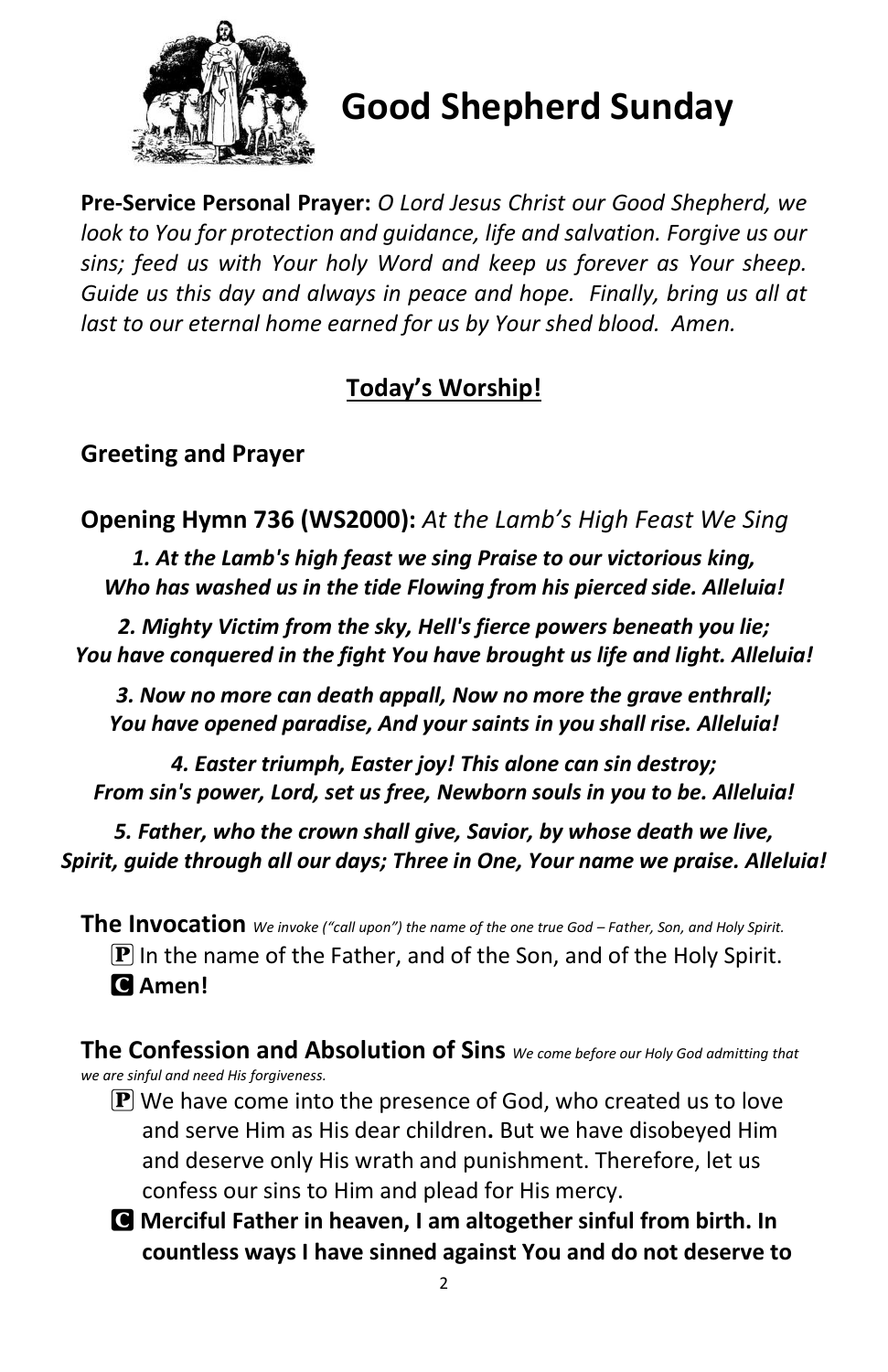**be called Your child. But trusting in Jesus, my Savior, I pray: Have mercy on me according to Your unfailing love. Cleanse me from my sin, and take away my guilt.**

- $\mathbf P$  God, our heavenly Father, has forgiven all your sins. By the perfect life and innocent death of our Lord Jesus Christ, He has removed your guilt forever. You are His own dear child. May God give you strength to live according to His will!
- C **Amen!**

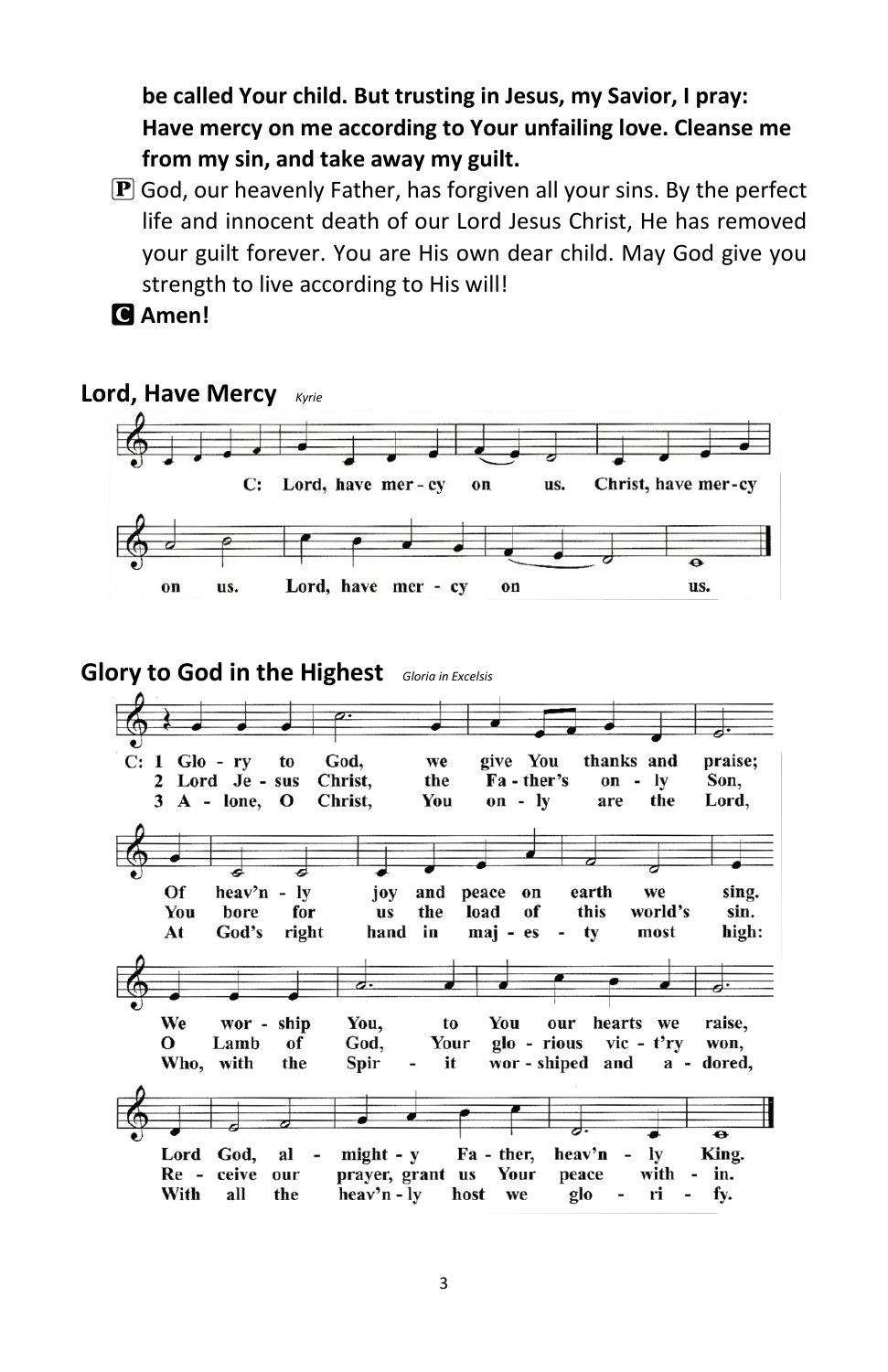## **The Prayer for the Day**

*The main thoughts for the day are collected together in this prayer.*

 $\mathbf{\mathbf{P}}$  Let us pray... through Christ Jesus, Your Son, our Lord, who lives and reigns with you and the Holy Spirit, one God, now and forever. C **Amen.**

## **The First Reading:** *Acts 4:23-33*

When they were released, they went to their friends and reported what the chief priests and the elders had said to them. <sup>24</sup> And when they heard it, they lifted their voices together to God and said, "Sovereign Lord, who made the heaven and the earth and the sea and everything in them, <sup>25</sup> who through the mouth of our father David, your servant, said by the Holy Spirit, "'Why did the Gentiles rage, and the peoples plot in vain? <sup>26</sup> The kings of the earth set themselves, and the rulers were gathered together, against the Lord and against his Anointed'-- <sup>27</sup> for truly in this city there were gathered together against your holy servant Jesus, whom you anointed, both Herod and Pontius Pilate, along with the Gentiles and the peoples of Israel,  $^{28}$  to do whatever your hand and your plan had predestined to take place. <sup>29</sup> And now, Lord, look upon their threats and grant to your servants to continue to speak your word with all boldness, <sup>30</sup> while you stretch out your hand to heal, and signs and wonders are performed through the name of your holy servant Jesus."  $31$  And when they had prayed, the place in which they were gathered together was shaken, and they were all filled with the Holy Spirit and continued to speak the word of God with boldness.

 $32$  Now the full number of those who believed were of one heart and soul, and no one said that any of the things that belonged to him was his own, but they had everything in common. 33 And with great power the apostles were giving their testimony to the resurrection of the Lord Jesus, and great grace was upon them all.

## **The Responsive Reading:** *Psalm 23*

- $\mathbf{P}$  The LORD is my shepherd;
- C **I shall not want.**
- $\bf{P}$  He makes me lie down in green pastures.
- C **He leads me beside still waters.**
- $\mathbf{P}$  He restores my soul.
- C **He leads me in paths of righteousness for his name's sake.**

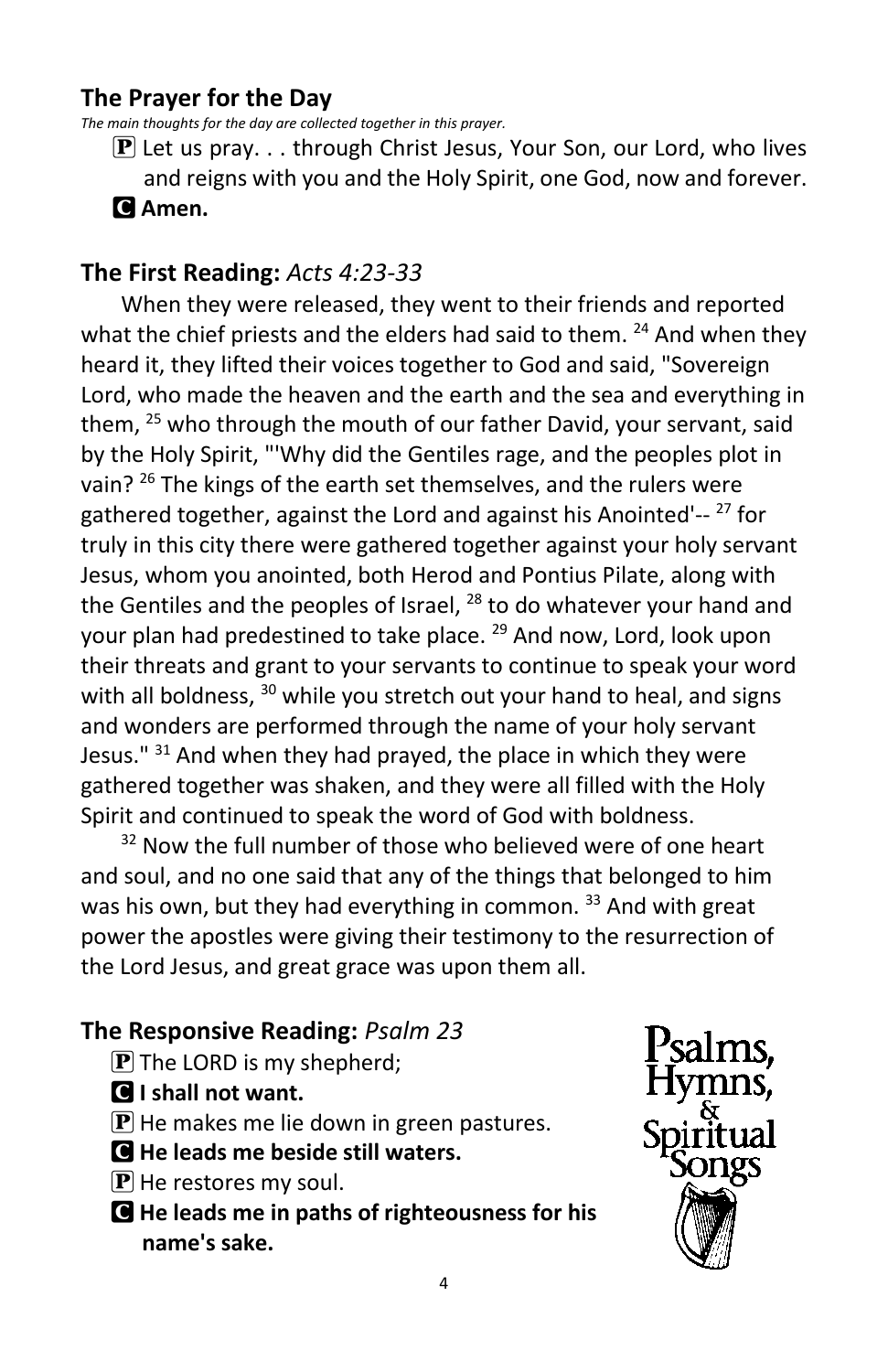- $\mathbf P$  Even though I walk through the valley of the shadow of death, I will fear no evil, for you are with me;
- C **Your rod and your staff, they comfort me.**
- $\bf{P}$  You prepare a table before me in the presence of my enemies;
- C **You anoint my head with oil; my cup overflows.**
- $\bf{P}$  Surely goodness and mercy shall follow me all the days of my life,
- C **And I shall dwell in the house of the LORD forever.**

## **The Gospel Reading:** *John 10:11-18*

I am the good shepherd. The good shepherd lays down his life for the sheep. <sup>12</sup> He who is a hired hand and not a shepherd, who does not own the sheep, sees the wolf coming and leaves the sheep and flees, and the wolf snatches them and scatters them.  $^{13}$  He flees because he is a hired hand and cares nothing for the sheep.  $14$  I am the good shepherd. I know my own and my own know me,  $^{15}$  just as the Father knows me and I know the Father; and I lay down my life for the sheep.  $^{16}$ And I have other sheep that are not of this fold. I must bring them also, and they will listen to my voice. So there will be one flock, one shepherd.  $17$  For this reason the Father loves me, because I lay down my life that I may take it up again.  $^{18}$  No one takes it from me, but I lay it down of my own accord. I have authority to lay it down, and I have authority to take it up again. This charge I have received from my Father."

## $\mathbf P$  Blessed are they who hear the Word of God and keep it.

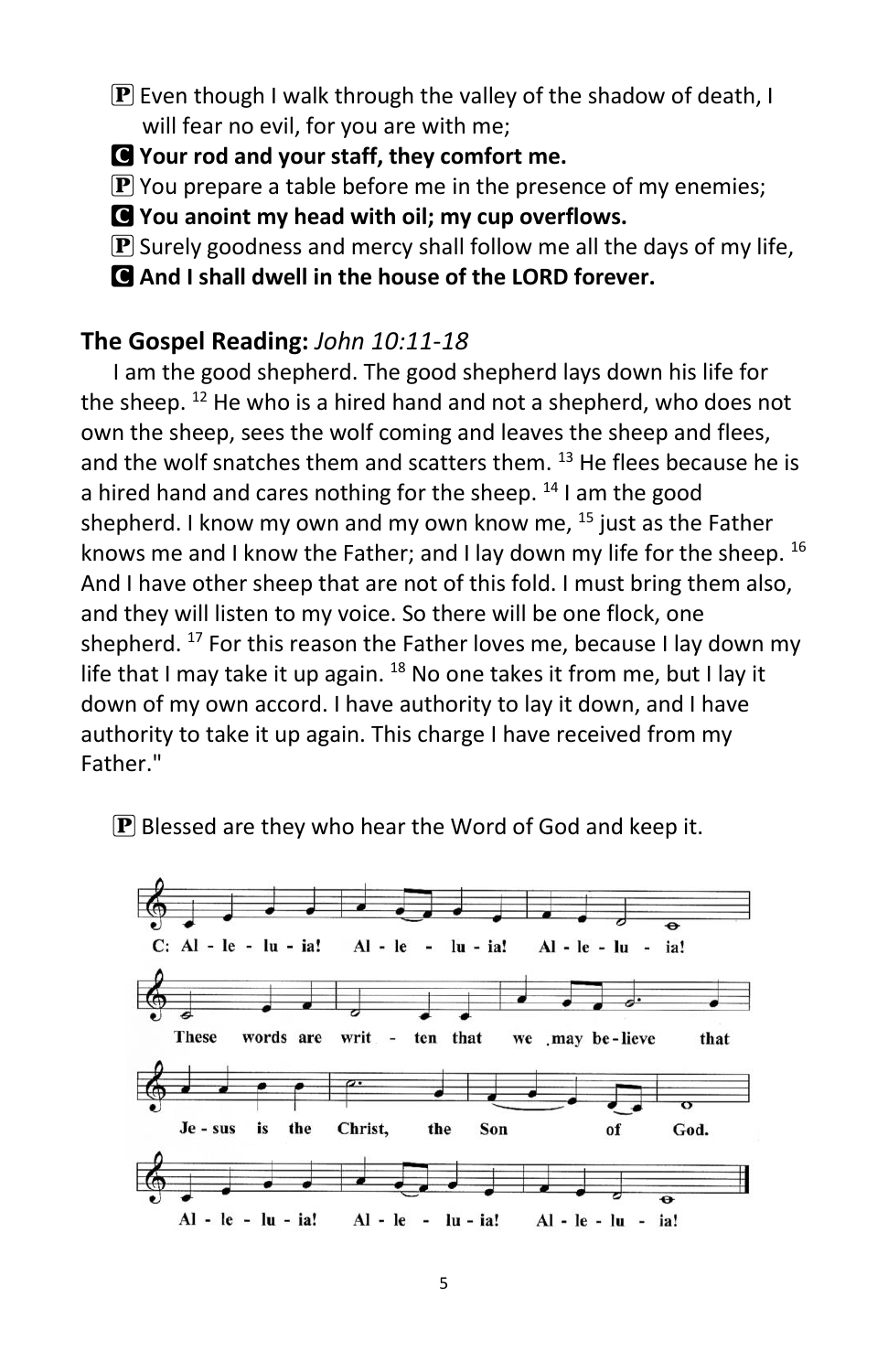## **The Apostles' Creed** *We boldly confess what we believe.*

- C **I believe in God, the Father Almighty, Maker of heaven and earth. I believe in Jesus Christ, His only Son, our Lord, who was conceived by the Holy Spirit, born of the virgin Mary, suffered under Pontius Pilate, was crucified, died and was buried. He descended into hell. The third day He rose again from the dead. He ascended into heaven; And is seated at the right hand of God the Father Almighty. From there He will come to judge the living and the dead.**
	- **I believe in the Holy Spirit, the holy Christian Church, the communion of saints, the forgiveness of sins, the resurrection of the body, and the life everlasting. Amen.**

## **Hymn 783 (WS2000):** *Jesus, Shepherd of the Sheep*

- *1. Jesus, shepherd of the sheep, Who Your Father's flock does keep, Safe we Wake and safe We sleep, Guarded still by You.*
- *2. In Your promise firm We stand; None can take us from Your hand. Speak! We hear! At Your command, We will follow You.*
- *3. By Your blood our souls were bought; By Your life salvation wrought; By Your light our feet are taught, Lord, to follow You.*
	- *4. Father, draw us to Your Son; We with joy will follow on Till the work of grace is done, There to live with You.*
	- *5. We, in robes of glory dressed, Join th' assembly of the blest, Gathered to eternal rest In the fold with You.*

## **The Sermon:** *Psalm 23:1*

*A Psalm of David.* The LORD is my shepherd; I shall not want.

## **Theme: THE LORD IS MY SHEPHERD – THAT'S ENOUGH**

I. Enough to save a lost and wayward sheep like me.

II. Enough to protect and provide for me my whole life long.

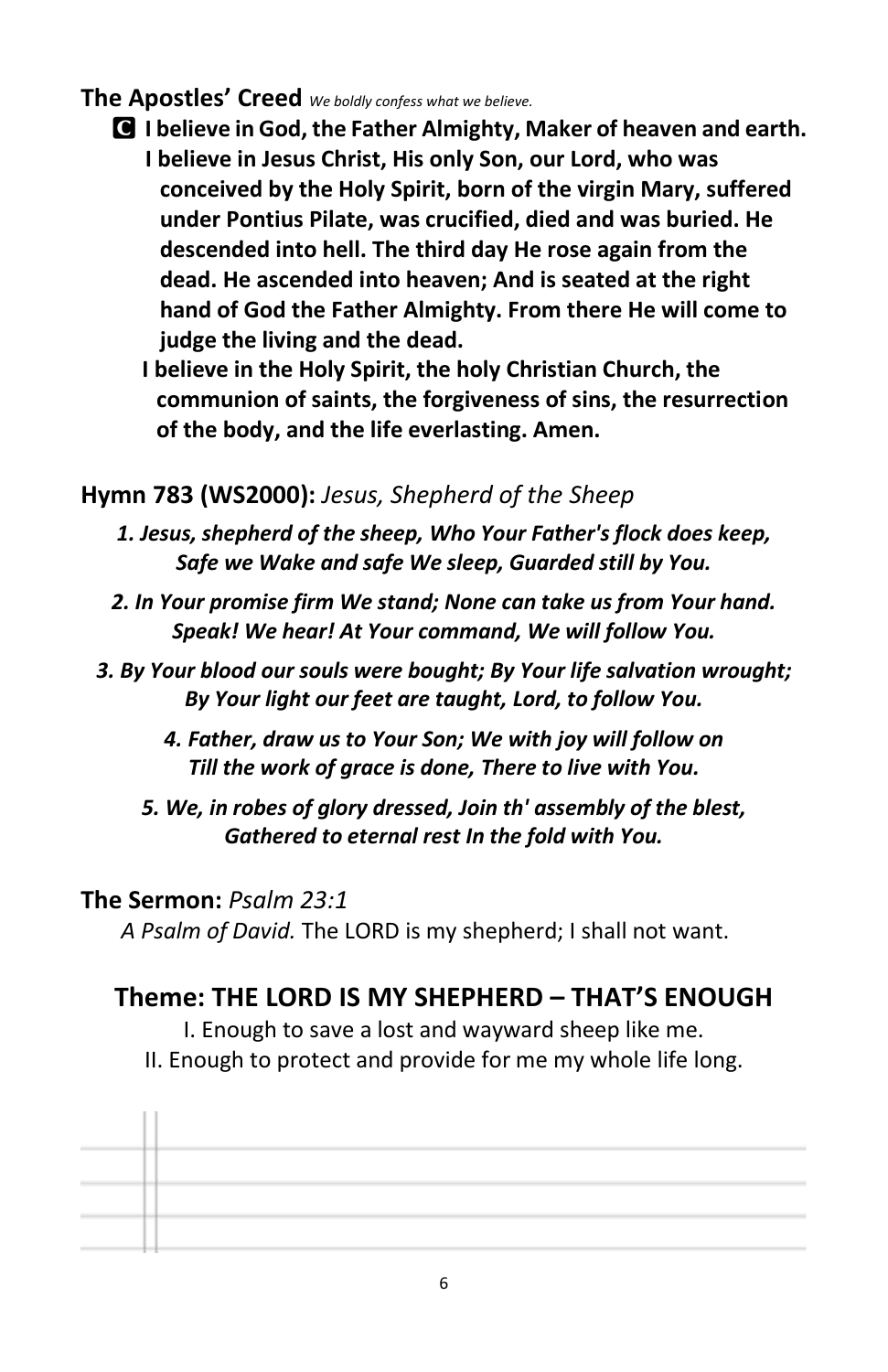## **The Offertory**



**Hymn 436 (TLH):** *The Lord's My Shepherd, I'll Not Want*

*1. The Lord's my Shepherd, I'll not want; He makes me down to lie In pastures green; He leadeth me The quiet waters by.*

*2. My soul He doth restore again And me to walk doth make Within the paths of righteousness, E'en for His own name's sake.*

*3. Yea, tho' I walk in death's dark vale, Yet will I fear no ill; For Thou art with me, and Thy rod And staff me comfort still.*

*4. My table Thou hast furnished In presence of my foes; My head Thou dost with oil anoint, And my cup overflows.*

*5. Goodness and mercy, all my life, Shall surely follow me; And in God's house forevermore My dwelling place shall be.*

**The Offering of Thankful Hearts** *In tangible evidence of our gratitude, we offer the Lord the gift of our money, remembering that He has first given to us that we might have to give to Him. While the usher brings the offering plate forward we sing the following hymn verse (788:1):*

*Lord, You love the cheerful giver Who with open heart and hand Blesses freely, as a river That refreshes all the land. Grant us, then, the grace of giving With a spirit large and true That our life and all our living We may consecrate to You.*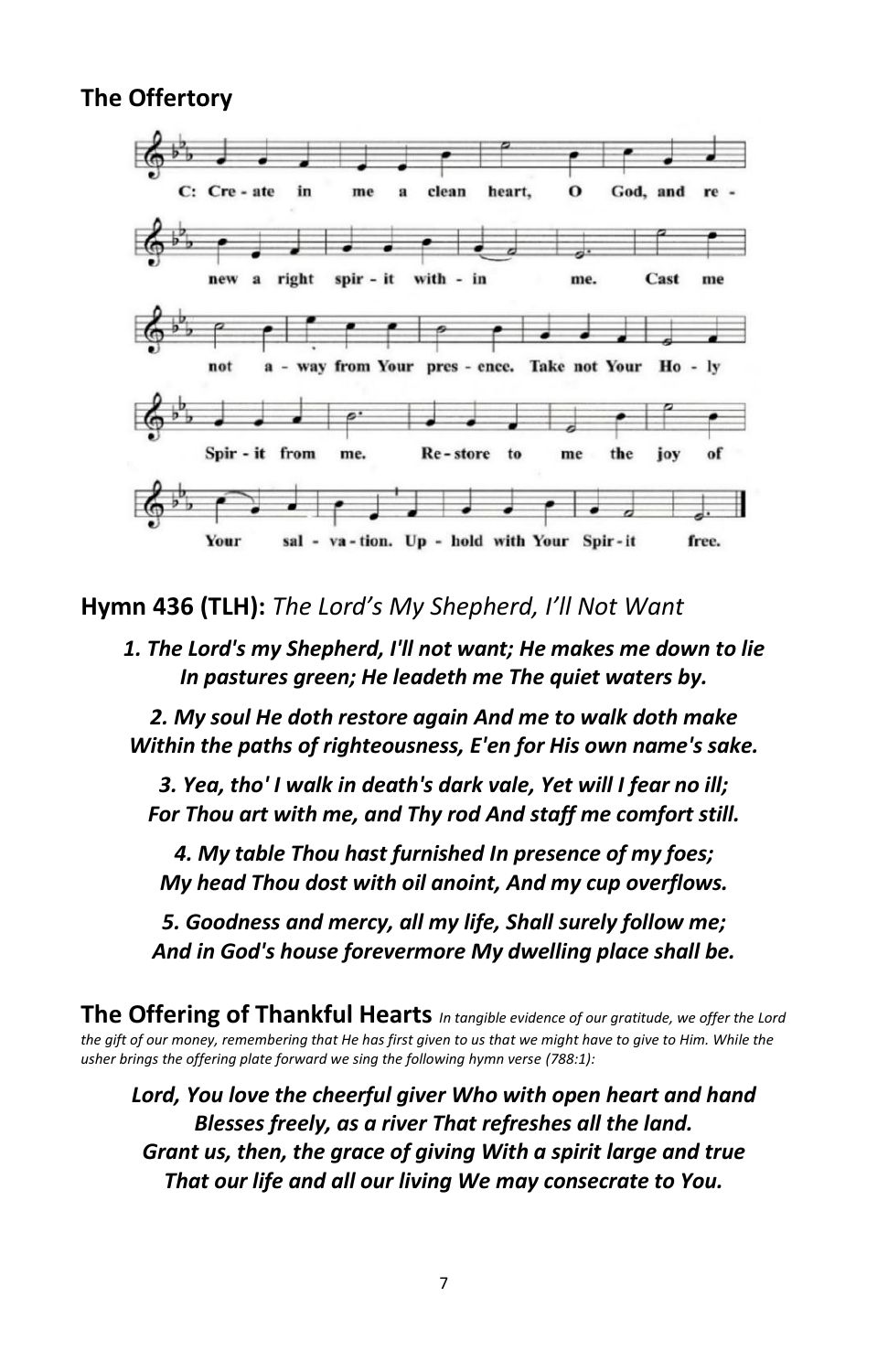## **Prayer of the Church – The Lord's Prayer**

C **Our Father who art in heaven, hallowed be Thy name, Thy kingdom come, Thy will be done on earth as it is in heaven. Give us this day our daily bread; and forgive us our trespasses as we forgive those who trespass against us; and lead us not into temptation, but deliver us from evil. For Thine is the kingdom and the power and the glory forever and ever. Amen.**

### **The Benediction**

*The blessing given by God for His people (Numbers 6:24-26)*

 $\bf{P}$  The Lord bless you and keep you.

The Lord make His face shine upon you and be gracious unto you.

The Lord lift up His countenance upon you and give you peace.

C **Amen!** 

### **Closing Hymn 648 (TLH):** *I Am Jesus' Little Lamb*

*1. I am Jesus' little lamb, Ever glad at heart I am; For my Shepherd gently guides me, Knows my need, and well provides me, Loves me every day the same, Even calls me by my name.*

*2. Day by day, at home, away, Jesus is my Staff and Stay. When I hunger, Jesus feeds me, Into pleasant pastures leads me; When I thirst, He bids me go Where the quiet waters flow.*

*3. Who so happy as I am, Even now the Shepherd's lamb? And when my short life is ended, By His angel host attended, He shall fold me to His breast, There within His arms to rest.*

Hymns and liturgical settings under copyright are used by permission through Concordia Publishing House License #000014224 or OneLicense.net #A-732884. All Rights reserved. Used by permission. Unless otherwise indicated, Scripture quotations are from the ESV® Bible (The Holy Bible, English Standard Version®), copyright © 2001 by Crossway, a publishing ministry of Good News Publishers. Used by permission. All rights reserved.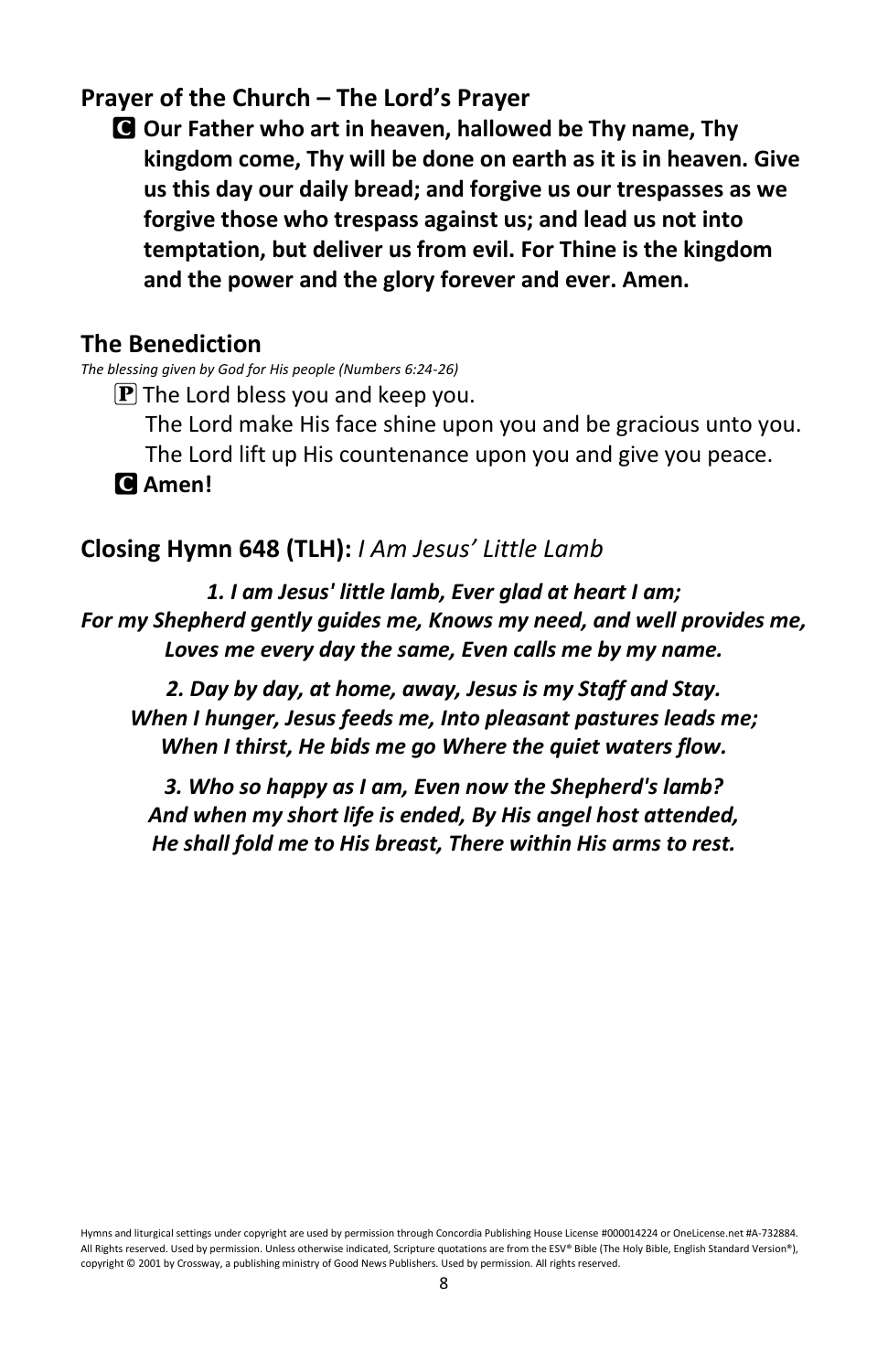### **ANNOUNCEMENTS**

*"If the LORD wills, we will do this or that." James 4:15*

**WELCOME EVERYONE!** We pray that God's Word and our worship today will help you grow in the grace and knowledge of our Savior Jesus. We ask our visitors to please sign our guest book. If you are looking for a church home, we hope you've found it with us. Ask our Pastor about a free Bible study he offers to explain what we believe, teach, and practice. Where and when? Your convenience.

**OFFERING ANNOUNCEMENT:** The normal collection of the offering has been omitted from this service. If you have an offering that you wish to contribute, please deposit it in the gold plate on the shelf in the back of church. If you wish to give your church offering electronically, you can do so by downloading the CashApp on your mobile device. The church's \$cashtag is "\$clcmtzion". Please direct questions to Financial Secretary Nathan Fobear.

**A CHURCH WORKDAY** has been scheduled by the Board of Trustees for Saturday, May 8, beginning at 9:00am. We have a number of building and maintenance projects that we hope to accomplish, including: landscaping, deep cleaning inside, installing vinyl sign anchors, and other things. If you can, please come help beautify God's house!

**DIVINE CALL:** I have received a divine call from Redeemer Lutheran Church of Cheyenne, WY, to be their full-time pastor. I now have two divine calls – one here to serve Mt. Zion congregation, and one to serve Redeemer congregation. As I prayerfully consider these calls, this is the main question: At which location (here or there) can I best serve the LORD with the talents He has given me? If you would like a copy of a paper (sent in latest congregational email) that outlines the biblical definition and consideration of divine calls, just ask. I welcome your comments, advice, and opinions. I ask for your prayers that the will of our LORD be done. – In Christ, Pastor Naumann.

**21 VOTERS MEETING (4/18/21) SUMMARY:** Opened with prayer at 1:05pm… Minutes of previous meeting read and accepted… **Reports:** Pastor's report read and accepted… Treasurer and Financial Secretary reports were read but disagreed by approximately \$270; Nathan Fobear working to make numbers match. With that expectation both reports were accepted… Board of Trustees and Outreach Committee reports read and accepted… No Hymnal Committee report… **Old Business:** Delegates confirmed for CLC Convention (June 24-27): Randy Wittorp and Carl Ryan… **New Business:** Randy will make new usher schedule for remainder of 2021. Usher will be responsible for mowing during his assigned month… Voters request that LIFT create a list of nice-to-haves for the church building that could be purchases from memorial offerings… Randy Wittorp and Carl Ryan elected as delegates to attend Great Lakes Delegate Conference in Fond du Lac, WI (June 7-8)… Mt. Zion has been assigned a new seminarian to support through CLC project KINSHIP… Nathan Fobear called to conduct lay service on May 16. Matt Fobear called to conduct lay service on June 27… **Calendar Items:** VBS dates set for July 12-16… LMYC is July 19-22… Church picnic set for July 25… Next meeting date set for July 18, 2021 at 1pm… Meeting adjourned and closed with blessing at 2:28pm. – Minutes submitted by Randy Wittorp on behalf of Mt. Zion Secretary David Fobear.